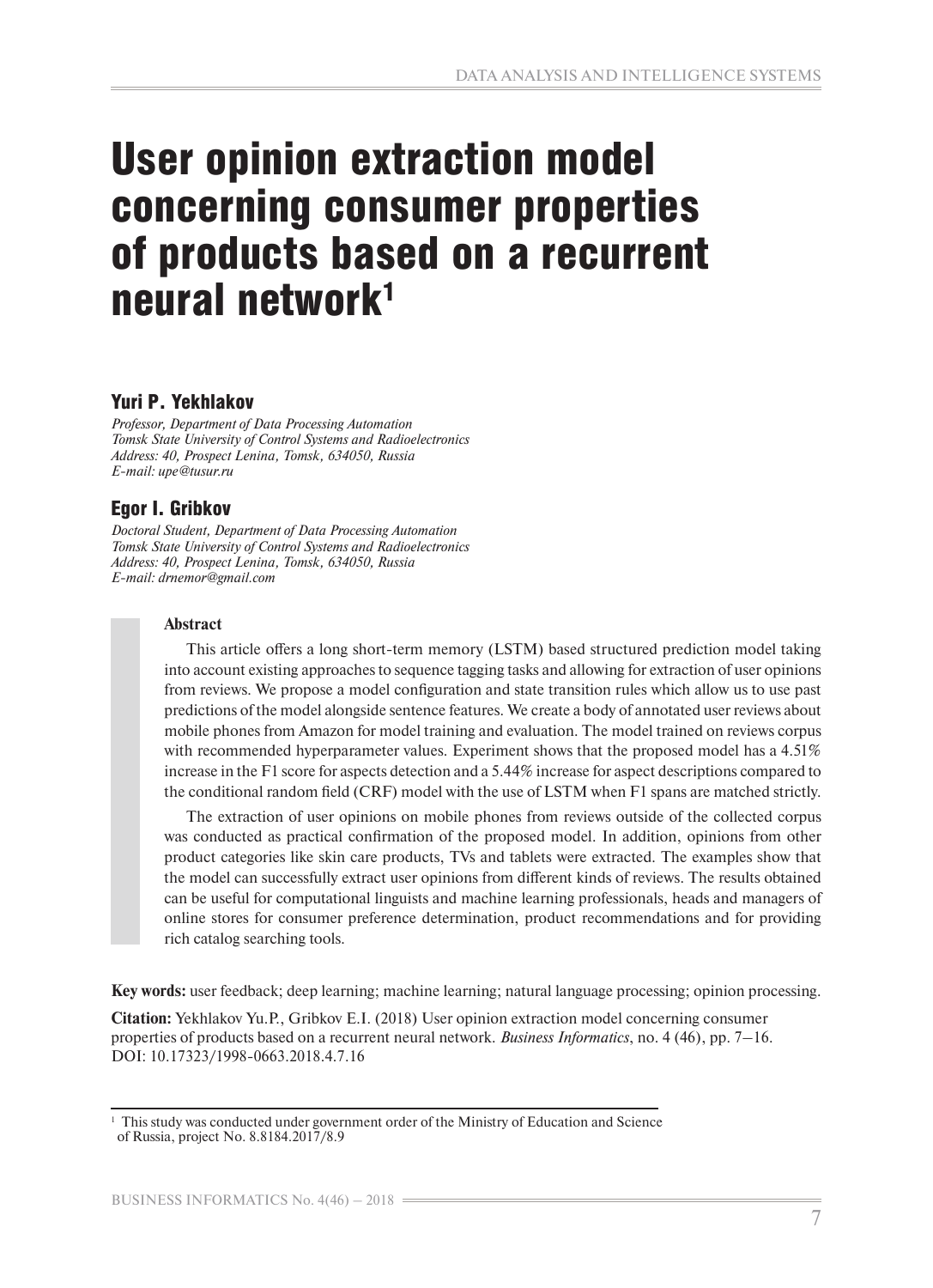# **Introduction**

**Potential consumers face a challenging<br>choice when looking for complicated<br>technical devices (for example, a tel-<br>phone a refrigerator or a TV). The existence** choice when looking for complicated technical devices (for example, a telephone, a refrigerator or a TV). The existence of a large number of manufacturers and model lines on the market, the variability of possible specifications of goods lead to a compound growth in the number of possible options for consumer properties of similar products. The consumer either randomly chooses a product relying on a brand name or makes a decision guided by advertising. With the rapid growth of the internet and social networks, most of pragmatic consumers are guided not only by advertisements, but also by user opinions of the consumer properties that become apparent over time.

Manufacturers are also interested in better understanding of their clients: which goods do they prefer, what pros and cons of product features do they notice. Based on this data, decision makers can create a product assortment, provide individual selection of goods and services, make special offers to clients and do other activities to raise loyalty of clients and increase competitiveness.

There are a great number of sources that can provide you with user opinions about goods. They can be thematic forums, review articles and videos and social network communities. Chain stores let their clients provide reviews of goods they bought on their sites. Aggregators like "Yandex.Market" can ease the search of this kind of information by collecting user comments in one place along with the ability to rate the usefulness of the information contained.

However, the majority of such platforms only solve a problem of gathering information in one place, without analyzing and generalizing information automatically. Users are forced to study and analyze the reviews on their own, which can be problematic considering the large amount of information. Natural language processing (NLP) methods based on machine learning can deliver a well-developed solution and practical representation of information for analysis of the user opinion extraction task concerning consumer properties of products.

Nowadays, most of the papers devoted to user review processing are based on sentiment analysis of the text. At the same time, sentiment is considered as an attribute of the whole text or its large parts (paragraphs and sentences) [1, 2], which is not sufficient for user opinion extraction. Research in the area of aspect-oriented sentiment analysis is devoted to the problems of searching for definite aspect mention of products (consumer properties and features) and determining the user attitude to them in general, by means of placing them into one of the categories: good, bad, neutral, unknown [3, 4]. The most developed problem statement of defining user attitude towards a product is a detailed sentiment analysis [5], where it is suggested to label aspects and opinions in review texts, where the user expresses sentiments about the given aspect. There are a number of works where conditional random fields [3, 6, 7] are used for detailed sentiment analysis. Syntactic analyzer results (part-of-speech tagging, dependency trees, immediate constituent trees etc.) are used as inputs for segmentation. Such analyzers are not available for a vast number of natural languages. In addition, the accuracy of these analyzers depends on the nature of training data. Moreover, the given model uses special glossaries: emotional, sentiment etc. Recent advances in deep learning based NLP statistic modeling allows us to avoid using extra features when training the models [8, 9]. Such models on their own learn necessary features for problem solving during training.

In this paper, we offer a long short-term memory (LSTM) model for user opinion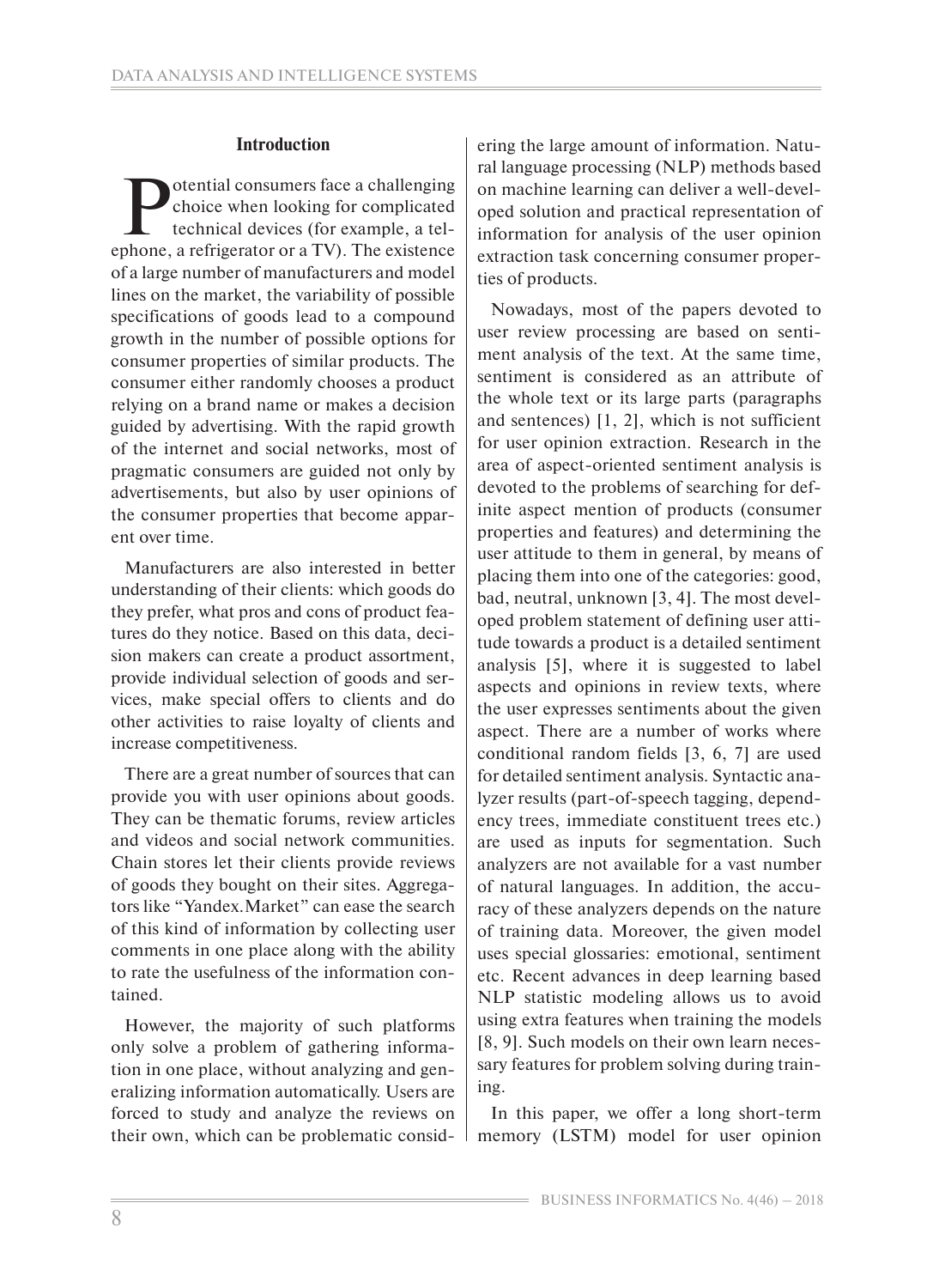extraction which does not require the presence of such analyzers and relies on pretrained vector representation). For training and quality testing, we use the labeled corpus (dataset) of mobile phone reviews marked by us.

## **1. Construction of the training sample for user opinions extraction from texts**

There are few datasets for fine-grained sentiment analysis available at this moment. So, [10] describes the USAGE corpus – an annotated set of 800 Amazon user reviews from 8 categories about rather simple electronic devices like toasters and coffee machines. The proposed review texts annotation scheme consists of the following entities:

 **aspect** is an important product property or mention of it (with indication if aspect belongs to the product which is described in reviews);

**description** is a text that contains the user's opinion about aspect (with sentiment);

**coreference resolution** is used for cases where aspect refers to an entity in another sentence in the review;

**aspect–description link** – for grouping together related aspects and descriptions.

Although the USAGE corpus is available, the authors decided to make an additional annotated corpus. This decision was motivated by two factors. First, the desire to evaluate the quality of the opinion extraction algorithms on the more complex and featured packed products (so we annotated reviews about mobile phones). Second, due to human resources limitations, we decided to use a simpler annotation scheme compared to the one used in USAGE (we dropped coreference resolution and annotated only full aspect– description pairs).

Annotation was done on the user reviews

corpus from the Amazon online store presented in [11]. This corpus contains 143 million review texts about 25 product categories written during the period from May 1996 to July 2014 along with metadata about product title, identifier and product description, product category, brand, price, author identifier and user rating. The annotators were asked to mark aspect and description spans within review texts. In contrast to the USAGE dataset, we gave strict instructions to mark only full aspect-description pairs that together form user opinions. Below "opinion" will be referred as a pair

$$
O = \langle A(a_{\text{begin}}; a_{\text{end}}), D(d_{\text{begin}}; d_{\text{end}}) \rangle,
$$

where  $A(a_{begin}, a_{end})$  – opinion's aspect starting with a word on position  $a_{\text{begin}}$  and ending with a word on position  $a_{end}$ ;

 $D(d_{begin}, d_{end})$  – opinion's description starting with a word on position  $d_{begin}$  and ending with a word on position  $d_{\text{net}}$ .

Herein spans from different opinions should not intersect. Thus, an annotated sentence from a review text with opinion  $O_1$  consisting of aspect with associated span *A*(1, 2) and description with associated span *D*(4, 5) can be presented this way:

$$
\Big[\textit{Battery}_1 \textit{life}_2\big]_{A-O_1} \textit{is}_3 \Big[\textit{quite}_4 \textit{impressive}_5\big]_{D-O_1} \big]_6.
$$

3,232 reviews were annotated in total. The annotated corpus contains 9,344 opinions, 1,994 unique aspects, 5,124 unique descriptions. The quantitative description of the annotated corpus is presented in *Table 1*.

# **2. User opinion extraction model**

Tasks of the user opinion extraction model can be presented as a sequence tagging task where for each element of input sequence a class label (tag) should be determined. This requires spans of opinions to be reshaped as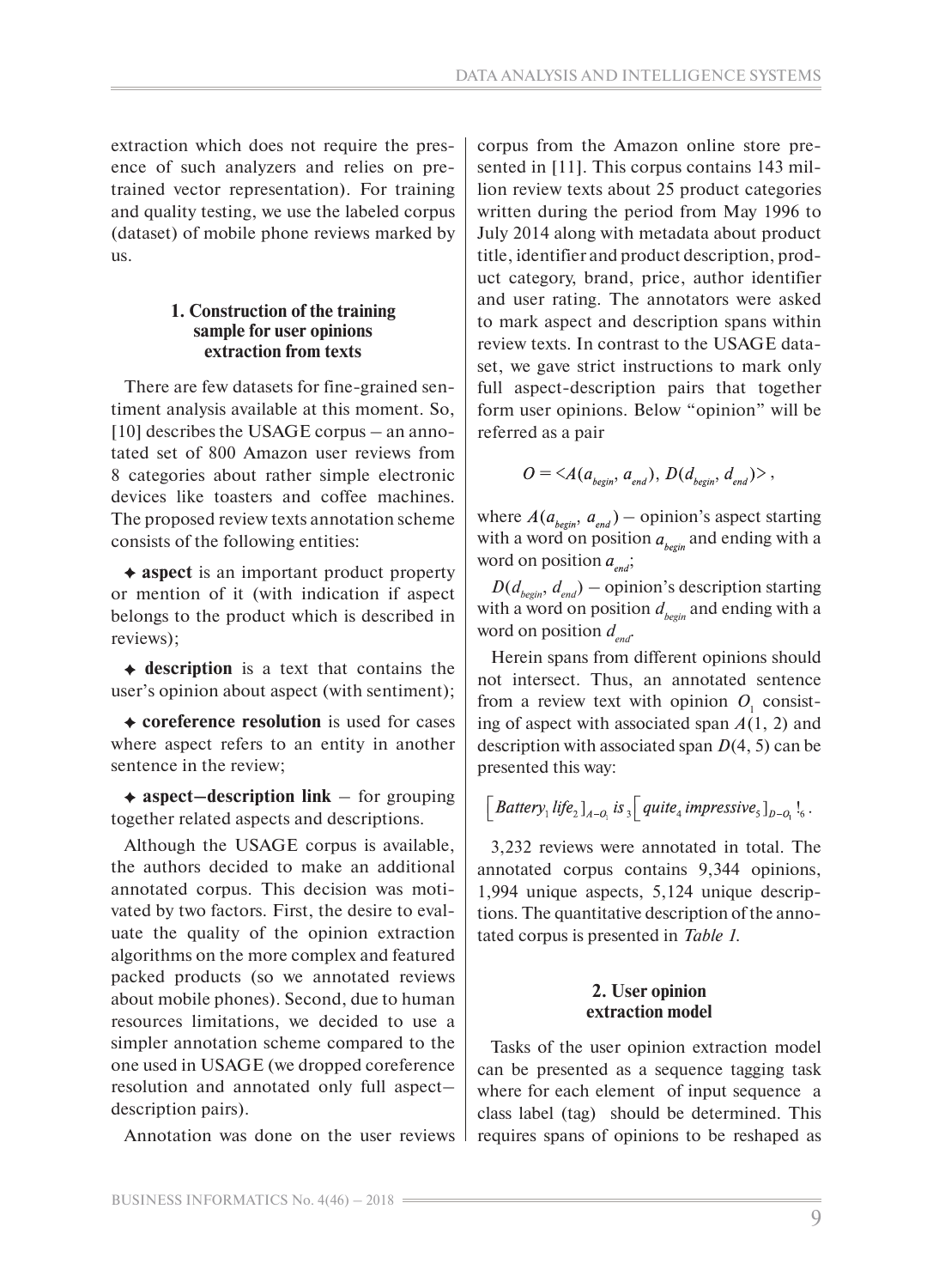| <b>Quantitative description</b> | <b>Value</b> |
|---------------------------------|--------------|
| Number of reviews               | 3,232        |
| Number of opinions in corpus    | 9,344        |
| Number of unique aspects        | 1,994        |
| Number of unique descriptions   | 5,124        |

# **Quantitative description of mobile phones user reviews corpus**

a tag sequence. One of the most popular ways to represent span as a sequence is an IOB format [12]. It uses three different tag types:  $\mathbf{O}$  – absence of any particular entity; **B-X** – beginning of entity of type  $X$ ;  $I - X$  – continuation of entity of type X. This paper proposes two types of entities – aspects and descriptions denoted with labels "Aspect" and "Description". Then the set of possible tags **Y** will contain the following elements:  $\mathbf{O}$  – absence of any particular entity; **B-Aspect** – beginning of the aspect; **I-Aspect** – continuation of aspect; **B-Description** – beginning of the description; **I-Description** – continuation of description. This way we can uniquely associate a sentence containing a set of opinions with the sequence of tags as shown in the *Figure 1*.

As a formal technique for solving this problem, we proposed to use recurrent neural networks (RNNs). This kind of neural networks is widely used to solve a broad variety of machine learning tasks like natural language modeling [13], part-of-speech tagging [8], sequence

classification [14], audio recognition [15], time series forecasting [16], etc.

*Table 1.* 

The input of RNN at each time step t is the next element of an arbitrary sequence which is transformed into a sequence of outputs by recurrent relationships between the sequence of hidden states:

$$
h_{t} = f(U x_{t} + W h_{t-1} + b),
$$

where  $x_t$  – current input;

 $h_{t-1}$  – previous hidden state;

*U* and *W* – input and recurrent transformation matrices;

 $b - bias;$ 

*f* – nonlinear activation function.

Recurrent connections between the hidden state allows for transferring contextual information about a sequence under processing and use of this information when predicting outputs  $h_t$ . This way we can see  $h_t$  as an intermediate representation of sequence that accumulates information about the preceding steps



*Fig. 1.* Correspondence between opinion spans and IOB tag sequence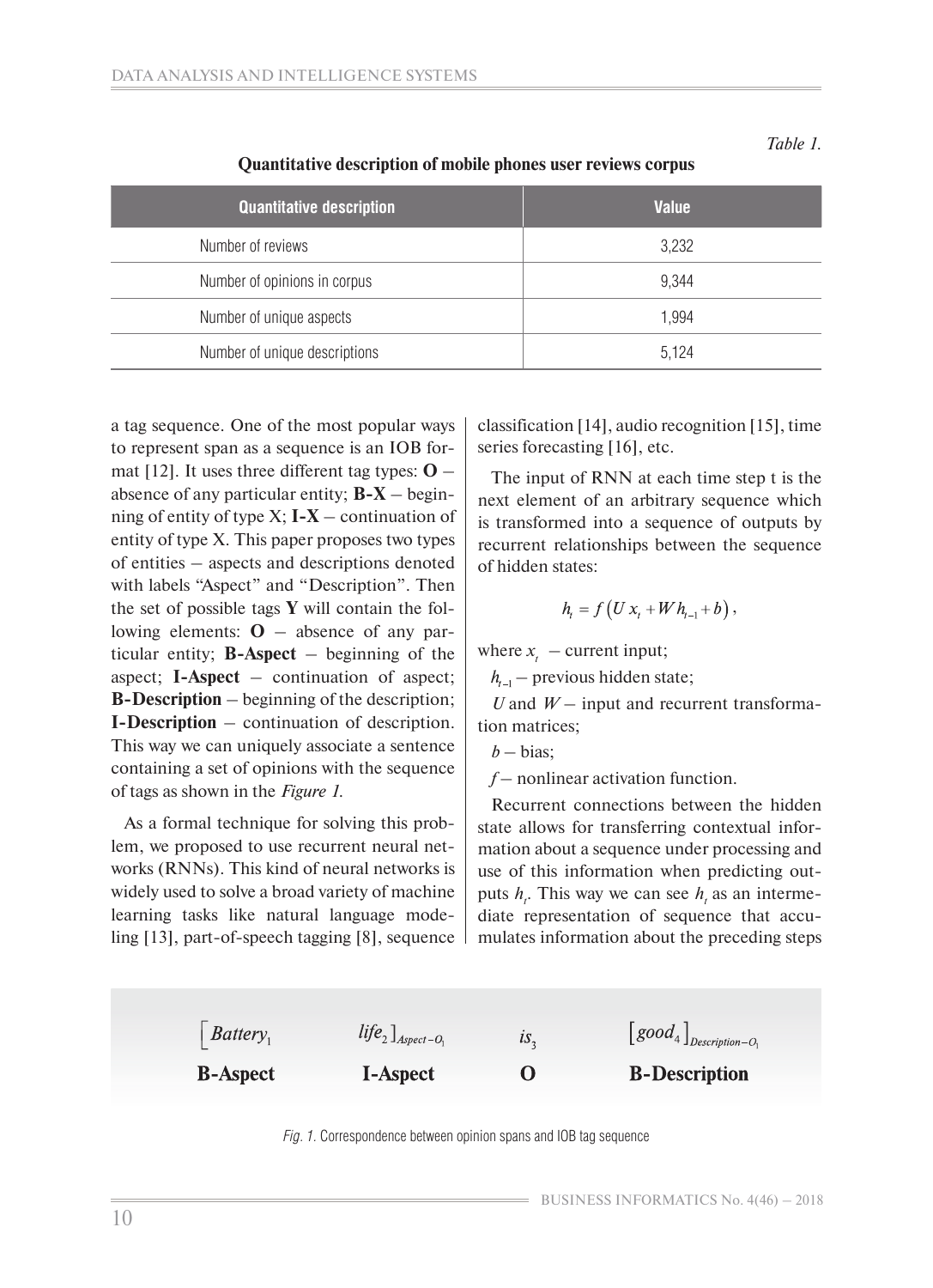of processing. In this paper, we use the LSTM recurrent neural network [17] because it is less exposed to the vanishing gradient problem [18] compared to simple RNN:

$$
f_{t} = \sigma \left(W_{f} x_{t} + U_{f} h_{t-1} + b_{f}\right)
$$
  
\n
$$
i_{t} = \sigma \left(W_{i} x_{t} + U_{i} h_{t-1} + b_{i}\right)
$$
  
\n
$$
o_{t} = \sigma \left(W_{o} x_{t} + U_{o} h_{t-1} + b_{o}\right)
$$
  
\n
$$
c_{t} = f_{t} \odot c_{t-1} + i_{t} \odot \tanh \left(W_{c} x_{t} + U_{c} h_{t-1} + b_{c}\right)
$$
  
\n
$$
h_{t} = o_{t} \odot \tanh \left(c_{t}\right).
$$
 (1)

A classifier for word tag determination is used in the following way: to each output value we apply linear transformation and the softmax function, resulting in a possible tag probability distribution:

$$
P(\hat{y}_t | x_t)_i = \frac{\exp (W_{tag} h_t + b_{tag})_i}{\sum_j \exp (W_{tag} h_t + b_{tag})_j}.
$$
 (2)

From the general RNN definition, it follows that information propagates in left-to-right order within the network. In some cases, it can be useful to know the context of subsequent words for correct classification of the current word. In order to allow the use of information from both directions, in each step of the prediction a bidirectional neural network is used, one of which processes input sequence in leftto-right order and other processes it in rightto-left order, after which the hidden states corresponding to the same position are concatenated:

$$
\overline{h}_i = f\left(\overline{U}x_i + \overline{W}\overline{h}_{i-1} + \overline{b}\right),
$$

$$
h_i = \left[\overline{h}_i; \overline{h}_i\right].
$$

It should be noted that in structured prediction tasks (which include the task of sequence tagging) there are dependencies between tags in the output sequence. Therefore, models that don't take these dependencies into account can produce ill-formed tag sequences. For example, when predicting tag sequence in the IOB

format sequence of predictions the **O I-Aspect** is wrong because the tag **I-Aspect** can only follow after the corresponding **B-Aspect** tag.

To model correlations between different predictions within the same sequence, it is proposed to use the conditional random field (CRF) model that was proposed in [19]:

$$
s(W, y) = \sum_{i=0}^{n} A_{y_i, y_{i+1}} + \sum_{i=1}^{n} P_{i, y_i}, \qquad (3)
$$

where  $A$  – matrix with probability of transition from tag  $y_i$  to tag  $y_{i+1}$ ;

 $P_{i,\nu}$  – probability of tag on position *i*;  $W{w_1, w_2, ..., w_n}$  – input sequence;  $y\{y_1, ..., y_n\}$  – predicted sequence.

Then the probability of the sequence of predictions *y* is evaluated as follows:

$$
p(y | W) = \frac{\exp(s(W, y))}{\sum_{j} \exp(s(W, y'))},
$$
 (4)

where summation in the denominator happens by all possible sequences *y*.

During training of the conditional random filed model, the log-probability of the true tag sequence is maximized:

$$
\log(p(y|W)) = s(W, y) - \log\left(\sum_{j} exp\left(s\left(W, y\right)\right)\right).
$$
 (5)

An optimal sequence of predictions can be computed using dynamic programming. In doing so, the optimal sequence of predictions should correspond to the maximum of expression  $p(y|W)$  as follows:

$$
\hat{y} = \arg \max_{y} p(y | W).
$$

Using the model of conditional random field allows us to predict a globally optimal structure only in case the linear structure is considered and only local features are used for each node of prediction. This limitation led to the devel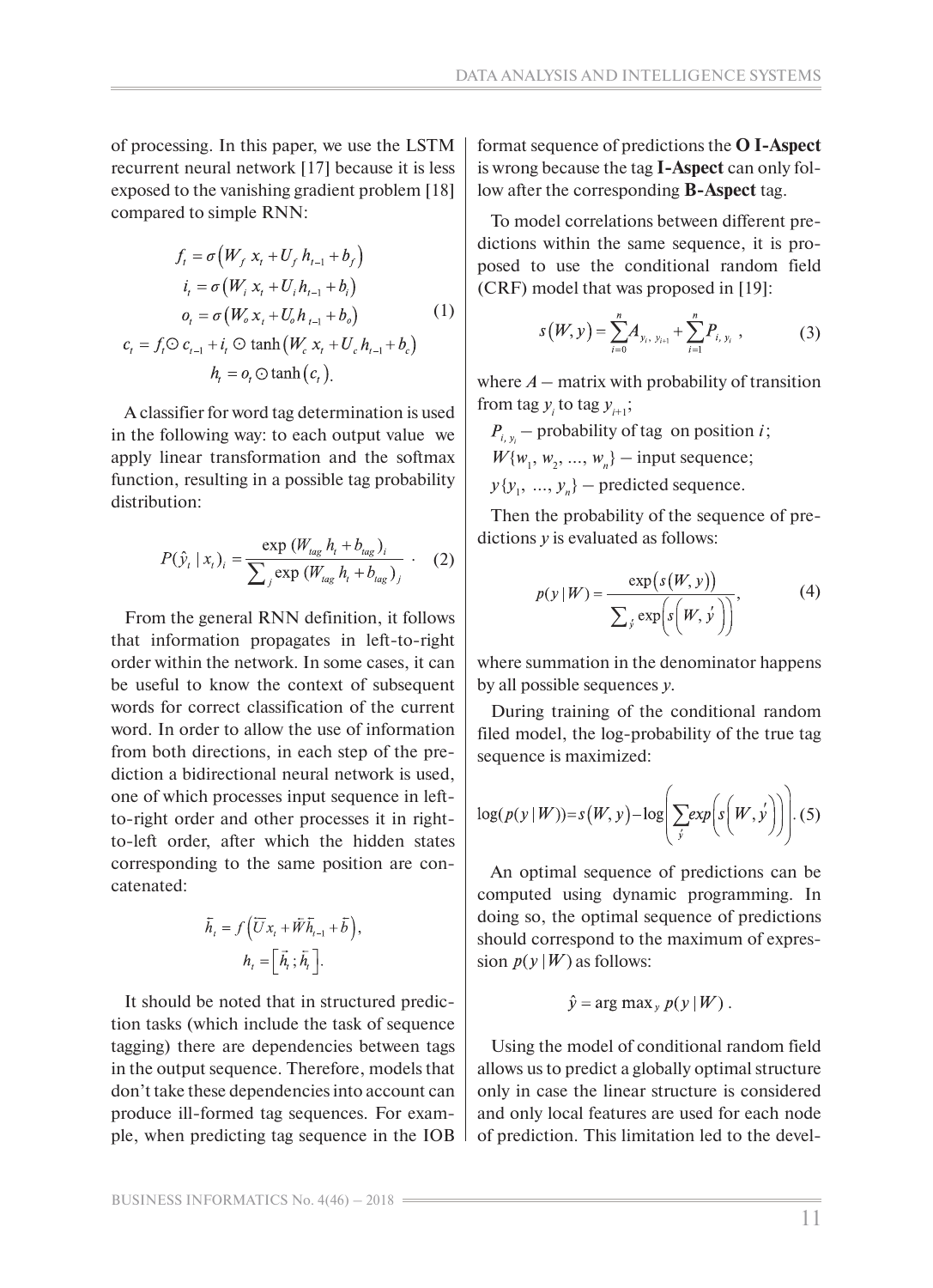opment of structured prediction methods that can handle more complex structures (trees, for example) and use non-local features (like word classification results from previous steps) [20, 21]. Accordingly, for word tag prediction the following expression is proposed:

$$
P(\hat{y}_t | \phi(c_t))_i = \frac{\exp(W_{tag} \phi(c_t) + b_{tag})_i}{\sum_j \exp(W_{tag} \phi(c_t) + b_{tag})_j}, \quad (6)
$$

where  $c_{t}$  – model configuration at the moment *t*;

 $\phi(c_i)$  – function for mapping model configuration  $c<sub>t</sub>$  to feature set.

Applying the expression (6) for the user opinion extraction task in practice requires that we define the form of configuration *c* and state-tofeatures mapping function  $\phi(c_i)$ . In our work, we use inspiration from the dependency parsing model presented in [22]. Configuration is defined as 4-tuple  $c = (S, B, l, Y)$  consisting of the buffer *B* that holds unprocessed elements of input sequence, the stack *S* that holds words from all currently found entities, the tag of last found entity *l* (Aspect or Description) and partially constructed output sequence *Y*. Feature vector  $\phi(c_i)$  is formed at each step *t* which is used to determine tag  $\hat{y}_t$  of current word and change model configuration according to this tag. The model configuration transition rules presented in *Table 2*. The semicolon symbol in the table denotes sequence concatenation.

The following form of  $\phi(c_i)$  is proposed based on model configuration  $c<sub>t</sub>$  and configuration transition rules:

$$
\phi(c_{t}) = \left[ B_{t},...,B_{t+M_{B}}, S_{1}^{t-1},...,S_{M_{S}}^{t-1}, Y_{t-1}^{t-1}, Y_{t-2}^{t-1} | E_{t}^{t-1} \right],
$$

where  $B_i - i$ -th element of buffer *B*;

 $S_i^t$  – *j*-th element of stack *S* on the step *t*;

 $E_{k}$  – *k*-th row of matrix *E*;

 $Y_n^{\prime}$  – *n*-th element of predicted tags sequence on the step *t*.

We use hidden states from the last layer of multilayer bidirectional LSTM as the elements of the buffer. In this regard, every element of the buffer will contain information not only about the word at the corresponding position, but also about the preceding and subsequent context. The authors assume that information about words in a stack of found entities will contribute to the accuracy of a starting position detection for subsequent entities. For example, the "battery life" aspect found may give a hint to the model that the next words "is perfect" are the description. In addition, an extra hint is the tag of the previously found entity  $l^{t+1}$ . Rows of matrix  $E \in \mathbb{R}^{2 \times d}$  serve as features for *l*. Input for LSTM are pretrained vector representations of words obtained with the use of the FastText model [23]. This work uses vectors $2$ .

*Table 2.*

| $\hat{\mathbf{y}}_t$ | $\mathbf{S}^{t+1}$ | $\mathbf{I}^{t+1}$ | $V^{t+1}$           | <b>Precondition</b>              |
|----------------------|--------------------|--------------------|---------------------|----------------------------------|
| $B - y$              | $b_i; S^t$         |                    | $Y^t$ ; $\hat{y}_t$ |                                  |
| $1-\nu$              | $b_i; S^t$         |                    | $Y^t$ ; $\hat{y}_t$ | $\hat{y}_{t-1} \in \{B-y, I-y\}$ |
|                      | $S^t$              |                    | $Y^t$ ; $\hat{y}_t$ |                                  |

**Model configuration transition rules**

2 Source: https://github.com/plasticityai/magnitude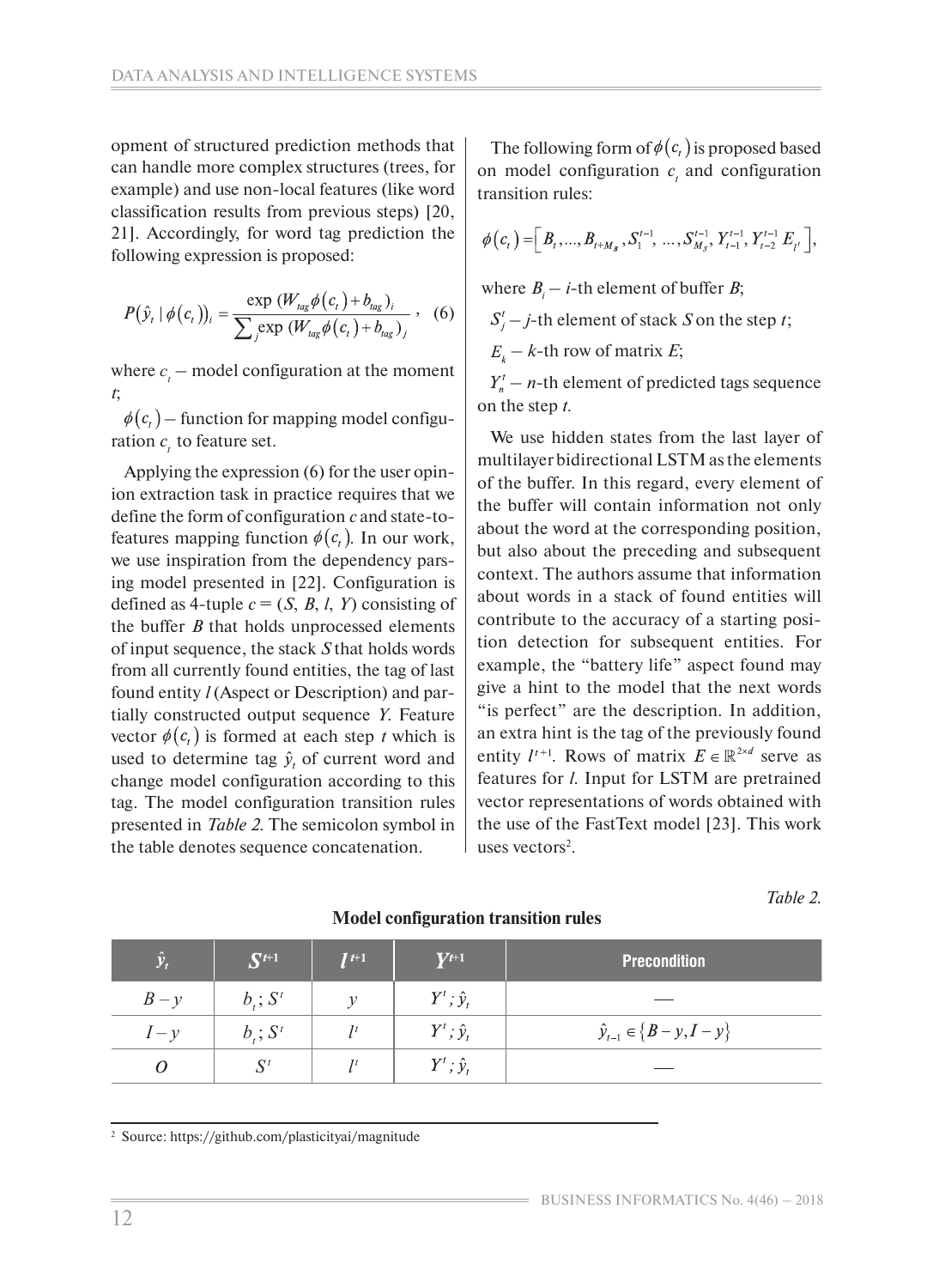When calculating tag probabilities  $P(\hat{y}_t | \phi(c_t))$  only tags that obey preconditions from *Table 2* are considered. This makes it possible to avoid an ill-formed prediction sequence.

#### **3. Sequence tagging algorithm**

Based on the foregoing, the sequence tagging algorithm can be framed as follows.

Let the input text be given as a sequence of words  $W{w_1, w_2, ..., w_n}$ . We should determine the output sequence of word tags  $Y\{y_1, y_2, \ldots, y_n\}$ . The Adam optimization method [24] with parameters  $lr = 0.001, \ \beta_1 = 0.9,$  $\beta_2$  = 0.999 and gradient clipping at 3.0 is used to train the model.

**Step 1.** Initialize model state as  $B = \emptyset$ ,  $C = \emptyset$ ,  $l = 0, Y = \emptyset, t = 0.$ 

**Step 2.** Fill buffer with hidden states from input sequence processed by LSTM network:  $\forall t \ B_t = LSTM(w_t, B_{t-1}).$ 

**Step 3.** If  $t \leq n$ , then go to step 4, otherwise go to Step 6.

**Step 4.** Make the feature vector  $\phi(c_i)$  and determine the tag for current position in buffer:  $\hat{y}_t = \arg \max P(\hat{y}_t | \phi(t)).$ 

**Step 4.** Change *S*, *i*, *Y* according to the rules from *Table 2* depending on the tag  $\hat{y}_t$ .

**Step 5.**  $t = t + 1$ , go to Step 3.

#### **Step 6.** End.

The results obtained from processing mobile phone reviews from the Amazon online store by proposed model and algorithm are described in *Table 3*. For example, from the sentence "The screen is fantastically large while the overall dimensions of the phone are manageable for those without giant hands" opinions "screen is fantastically large" and "dimensions of the phone are manageable" were extracted.

Furthermore based on the annotated dataset, user opinions on other product categories were processed (*Table 4*). The results obtained suggest that the model has shown good results both for extracting opinions on mobile phones and on products of other categories.

## **4. Experimental evaluation of the model**

Experimental evaluation of the proposed model was done in comparison with the bidirectional CRF–LSTM model without character features from [22]. Models were trained with the backpropagation method. Parameters were optimized by Adam [24] with the following parameters:  $lr = 0.001$ ,  $\beta_1 = 0.9$ ,  $\beta_2 = 0.99$ and gradient clipping at 3.0.

*Table 3.* 

## **Opinions extracted from mobile phone reviews**

| <b>Product</b>  | <b>Opinions</b>                                                                                                                                                                                                                  |
|-----------------|----------------------------------------------------------------------------------------------------------------------------------------------------------------------------------------------------------------------------------|
| Sony Xperia XA  | Phone is awesome; phone is easy to use; phone is perfect for those who need<br>extra storage; battery life is mediocre; battery life is absolutely terrible compared;<br>no great sound                                          |
| Apple iPhone 6S | It didn't work properly from the beginning; it's a decent; bad charger; worry<br>free product                                                                                                                                    |
| Huawei P20      | Phone is a flagship performer; phone stopped receiving phone calls; phone<br>is absolutely amazing for the price; the screen is fantastically large; camera<br>is simply amazing; fantastic camera; camera produces great photos |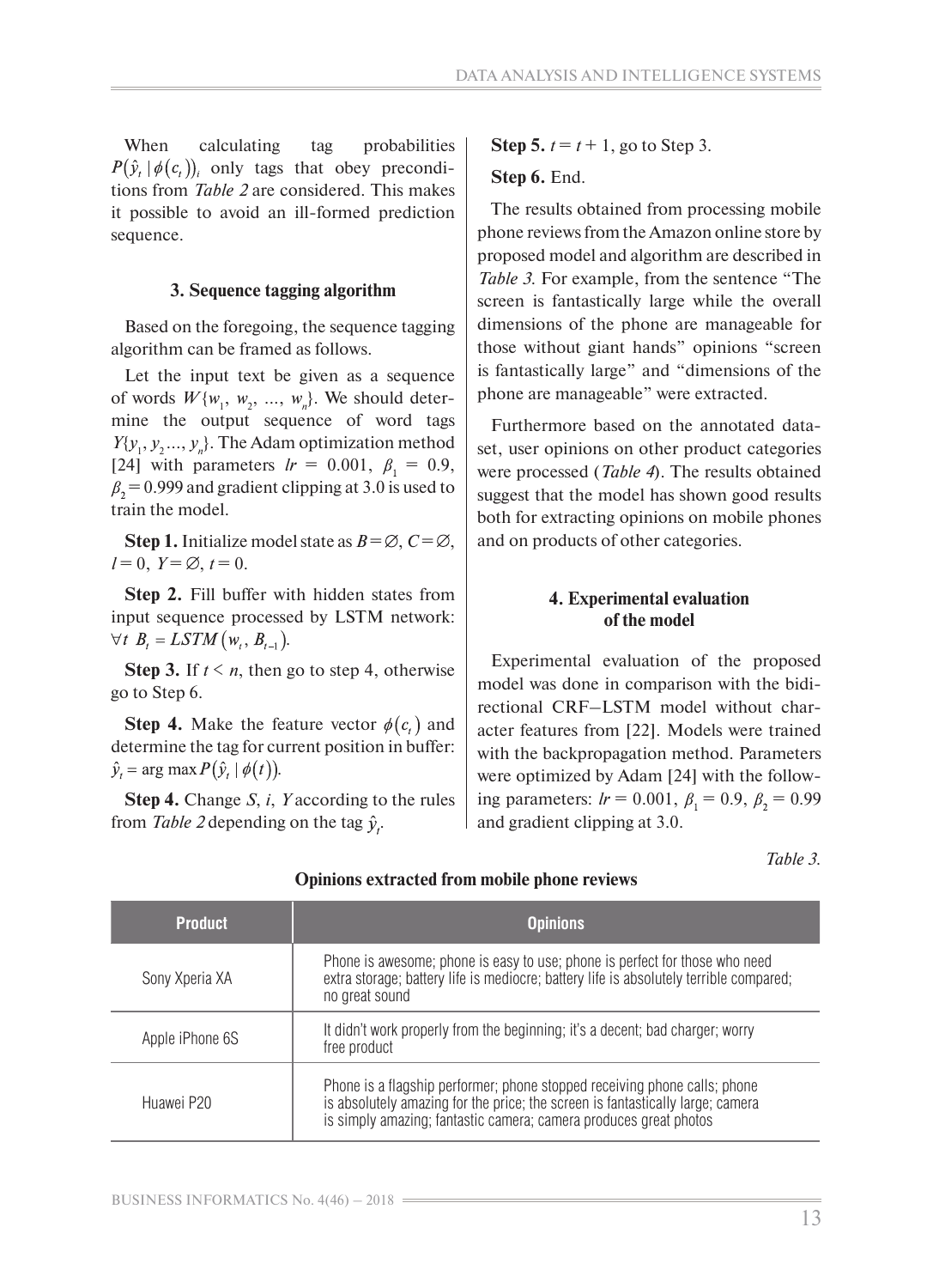**Product Opinions** EltaMD PM Therapy Facial **Moisturizer** is a great night cream product; product highly emollient without being greasy; product recommended by my dermatologist; very moisturized skin feel Samsung UN55MU6500 Curved 55-Inch 4K Ultra HD Smart LED TV Easy setup TV; TV is not worth the money or aggravation; wonderful picture; picture is so clear; remote is easy to use; remote is ergonomic and a breeze to use; color is unbelieveable Fire 7 Tablet with Alexa Small tablet; amazing little tablet; screen does not react well to water; screen is freezing; battery doesn't hold a charge; battery dies to quickly; charging port its weakness

# **Opinions extracted from reviews of other product types**

The dataset described in section 1 was used for user opinions extraction. Because of the small sample size, estimation was done by 5-fold cross-validation. To exclude the influence of the lexicon of train sample during testing, we split data at the documents level.

The proposed model and CRF-based one both use 2-layer bidirectional LSTM with 100 dimensional hidden state; the input vector size is 100. We used the following hyperparameters for mapping  $\phi(t)$ :  $C_{BT} = 2$ ,  $C_{ST} = 4$ ,  $e_{label} \in \mathbb{R}^{20}$ .

During testing, we tracked a set of criteria common for such kinds of tasks: precision, recall and F1-measure which determines the overall quality of the model. Values of criteria were calculated in two ways: strict – when the match counted only if the found span is the same as true span; soft – when match counted if found and true spans have at least one common word.

Analysis of *Tables 5* and 6 reveals that the proposed model shows better performance than the Bi-LSTM-CRF model for both ways of criteria calculation. For strict matching, absolute improvement in the aspect span detection is 4.51%; in the description span detection  $-5.44\%$ . For soft matching, absolute improvement in the aspect span detection is 3.77%; in the description span detection – 3.52%.

*Table 5.*

|                | <b>Aspects</b> |       |       | <b>Description</b> |       |       |  |
|----------------|----------------|-------|-------|--------------------|-------|-------|--|
| <b>Model</b>   | $\mathbf R$    | P     | F1    | R.                 | P     | F1    |  |
| Bi-LSTM + CRF  | 39.20          | 50.58 | 44.17 | 41.30              | 54.03 | 46.82 |  |
| Proposed model | 47.87          | 49.51 | 48.68 | 49.70              | 52.93 | 52.26 |  |

## **Results of extracting opinions from mobile phones dataset (strict matching)**

*Table 4.*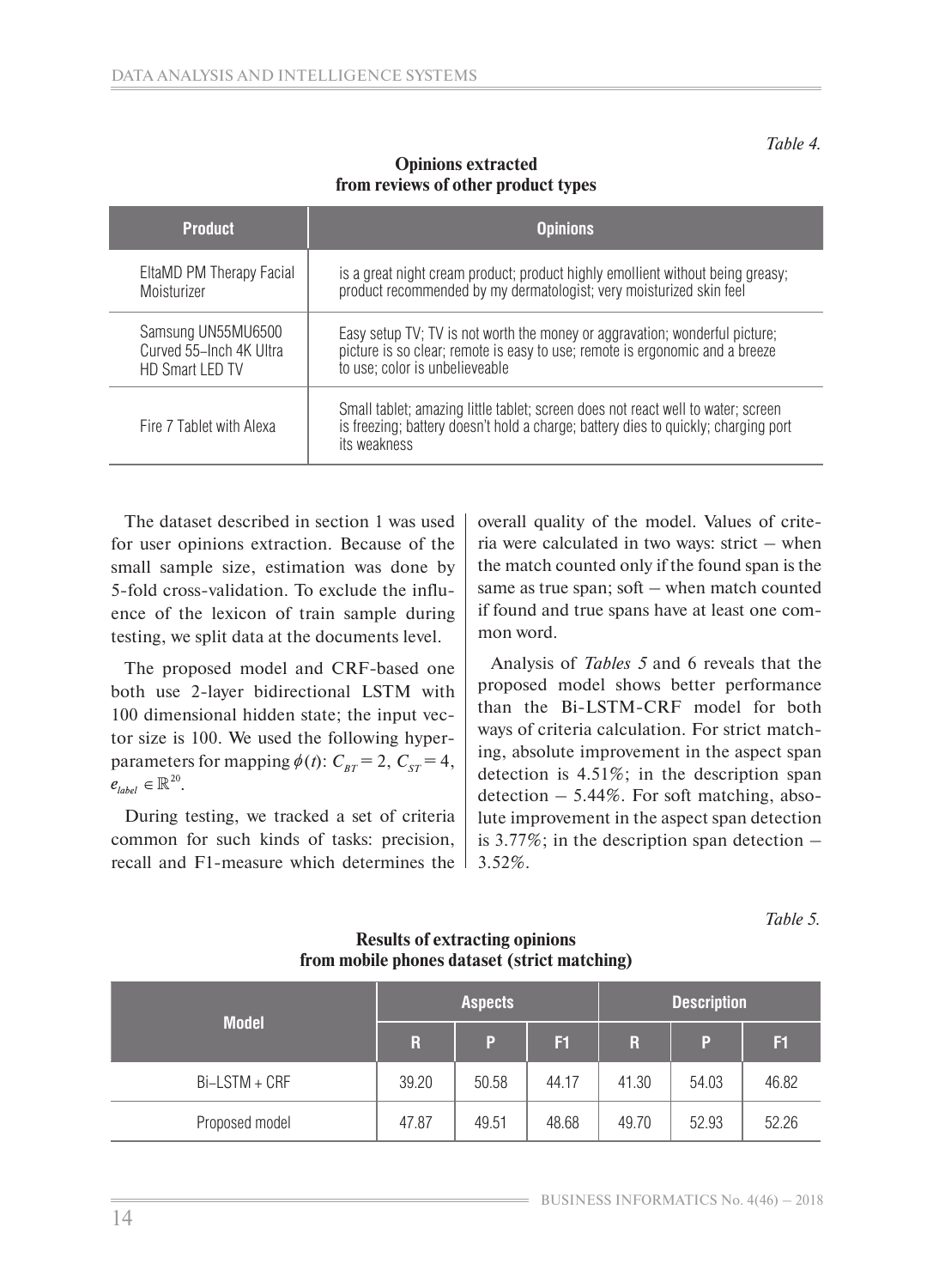*Table 5.*

|                | <b>Aspects</b> |       |       | <b>Description</b> |       |       |
|----------------|----------------|-------|-------|--------------------|-------|-------|
| <b>Model</b>   | $\mathbf R$    | P     | F1    | $\mathsf{R}$       | P     | F1    |
| Bi-LSTM + CRF  | 53.93          | 63.05 | 57.83 | 56.09              | 64.93 | 60.19 |
| Proposed model | 61.08          | 62.74 | 61.9  | 62.49              | 64.98 | 52.26 |

# **Results of extracting opinions from mobile phones dataset(strict matching)**

## **Conclusion**

The suggested approach as a combination of the annotated dataset and an LSTMbased structured prediction model allows us to extract from review texts opinions on consumer properties of both the product as a whole and its features. The developed RNN-based structured prediction model is capable of using non-local features for entities prediction and does not require additional syntactic features.

The model trained on dataset has shown better results compared to the CRF-based model: F1 for aspect extraction is higher by 4.51%, F1 for description extraction is higher by 5.44%. The experiments carried out have revealed that extra features in the base model have positive effect on the results.

The results obtained can be useful for NLP and computational linguist specialists, for the business community when selling goods, providing services and developing their consumer properties.

In follow-on papers we will discuss questions on the prediction of links between aspects and descriptions for better opinion extraction and also incorporating information about opinion sentiment, as well as indication if the aspect corresponds to the product under review and coreference resolution.

#### **References**

- 1. Sadegh M., Ibrahim R., Othman Z.A. (2012 Opinion mining and sentiment analysis: A survey. *International Journal of Computers & Technology*, vol. 2, no. 3, pp. 171–178.
- 2. Zhang L., Wang S., Liu B. (2018) Deep learning for sentiment analysis: A survey. *Wiley Interdisciplinary Reviews: Data Mining and Knowledge Discovery*, vol. 8, no. 4, pp. 1942–4787.
- 3. Pontiki M., Galanis D., Papageorgiou H., Androutsopoulos I., Manandhar S., Mohammad Al-S., Al-Ayyoub M., Zhao Y., Qin B., De Clercq O. (2016) SemEval-2016 task 5: Aspect based sentiment analysis. Proceedings of the *10th International Workshop on Semantic Evaluation (SemEval–2016). San Diego, CA, USA, 16–17 June 2016*, pp. 19–30.
- 4. Jo Y., Oh A.H. (2011) Aspect and sentiment unification model for online review analysis. Proceedings of the *Fourth ACM International Conference on Web Search and Data Mining (WSDM 2011). Hong Kong, China, 9–12 February 2011*, pp. 815–824.
- 5. Zirn C., Niepert M., Stuckenschmidt H., Strube M. (2011) Fine-grained sentiment analysis with structural features. Proceedings of *5th International Joint Conference on Natural Language Processing (IJCNLP 2011). Chiang Mai, Thailand, 8–13 November 2011*, pp. 336–344.
- 6. Yang B., Cardie C. (2012) Extracting opinion expressions with semi-Markov conditional random fields. Proceedings of the *2012 Joint Conference on Empirical Methods in Natural Language Processing and Computational Natural Language Learning (EMNLP–CoNLL 2012). Jeju Island, Korea, 12–14 July 2012*, pp. 1335–1345.